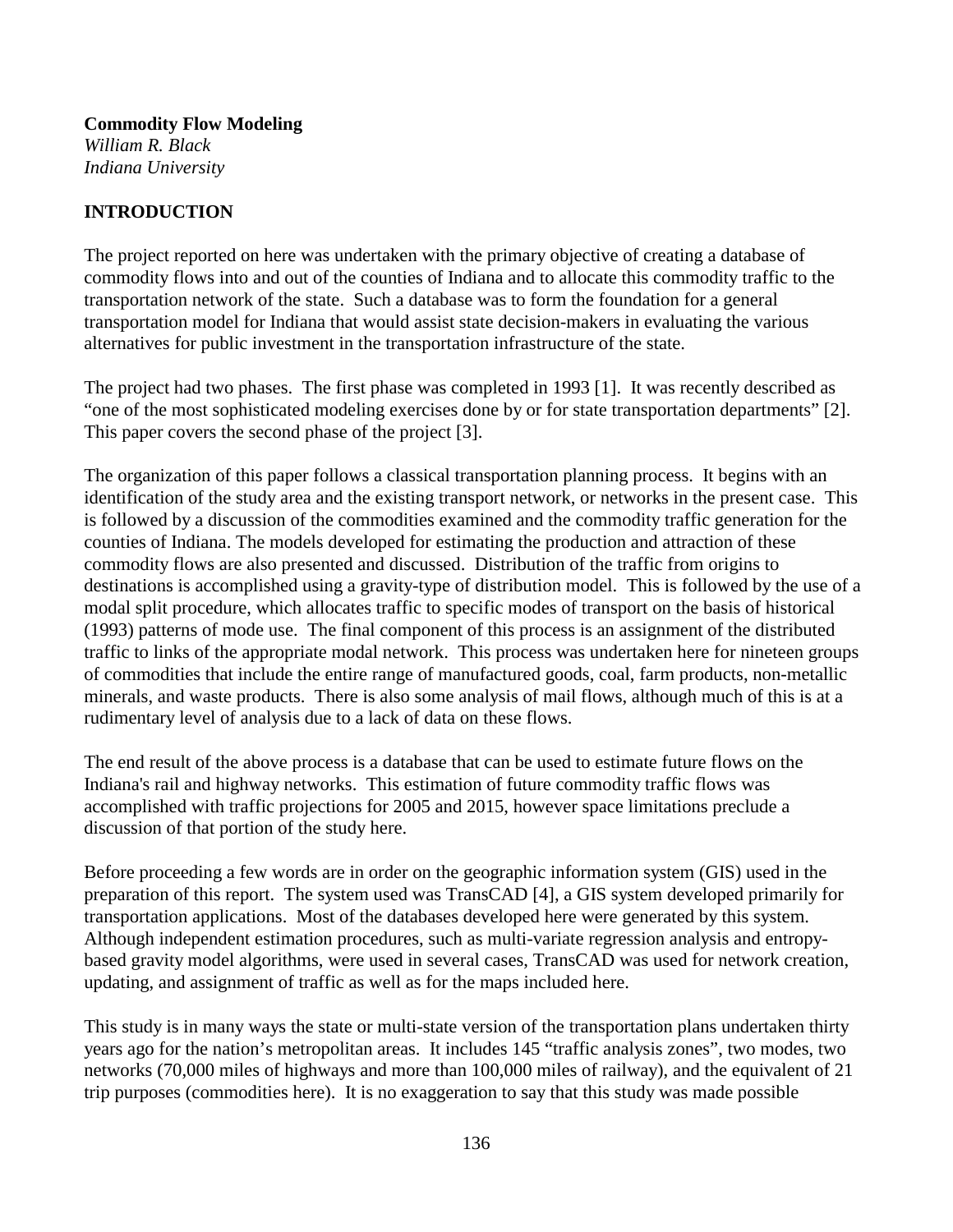primarily because of the availability of TransCad. It has made the most complex transport and mapping problems manageable.

# **STUDY AREA AND NETWORK DEFINITION**

The primary study area for this research is the state of Indiana and its ninety-two counties. While the flows to, from, and between these counties are of interest, we can not look only at these; the analysis cannot be limited to intrastate flows. A significant amount of the commodity traffic in Indiana has neither an origin nor destination in the state, but instead represents goods or materials that are passing through the state. This overhead traffic may contribute little to the state's economy, but it adds to urban congestion, air pollution, wear and tear on the highways, and rail traffic. Therefore, what happens beyond the state's borders must also be examined here. As a result, this study includes, in addition to the 92 counties of Indiana, several major terminals outside the state. The latter group consists of 48 nodes representing the contiguous 47 states (excluding Indiana, since it is represented as a series of 92 areas) and the District of Columbia, as well as additional nodes for contiguous states: two for Ohio, and one in Illinois, Kentucky, and Michigan, for a total of 145 nodes. This study was concerned primarily with the highway and railway systems. Flows on the other networks are considered implicitly if motor carriers or rail are used in part of the movement.

# **THE HIGHWAY NETWORK**

This study used the interstate highways of the 1992 digital highway network developed for the Federal Highway Administration (FHWA) by the Oak Ridge National Laboratory. Detection of boundary effects during flow assignments led the study staff to use a large circular ring of all digital highways centered on Indianapolis and extending out 200 miles. It was believed that the use of such a ring would eliminate the aforementioned boundary effects.

The Indiana Department of Transportation wanted this project to use a much more detailed state highway network than was available in the FHWA network. The detailed network of interest included the links in the State Roadway Inventory [5]. This database contains a wealth of information on links of the state's highways. The resulting network consisted of 34,154 links, 31,557 nodes and 70,620 miles of highway. Of these amounts, 15,074 links, 14,330 nodes, and 11,319 miles of highway network were for these elements of Indiana's State Roadway Inventory.

# **The Railway Network**

The rail network developed by the Federal Railroad Administration (FRA) is based on topographic maps with a scale of 1:2,000,000. The accuracy of such a map is approximately 1,200 meters, about three quarters of a mile, in terms of root-mean square. There are other networks available at a scale of 1:100,000, but these did not contain some of the data necessary for analysis purposes in this study. For this reason the 1:2,000,000 network was used here. It consists of approximately 16,000 links and 11,500 nodes. Among the attribute data available in this network are a link identification code, origin and destination end nodes for each link, owner of the link, abandonment status, and traffic density. It was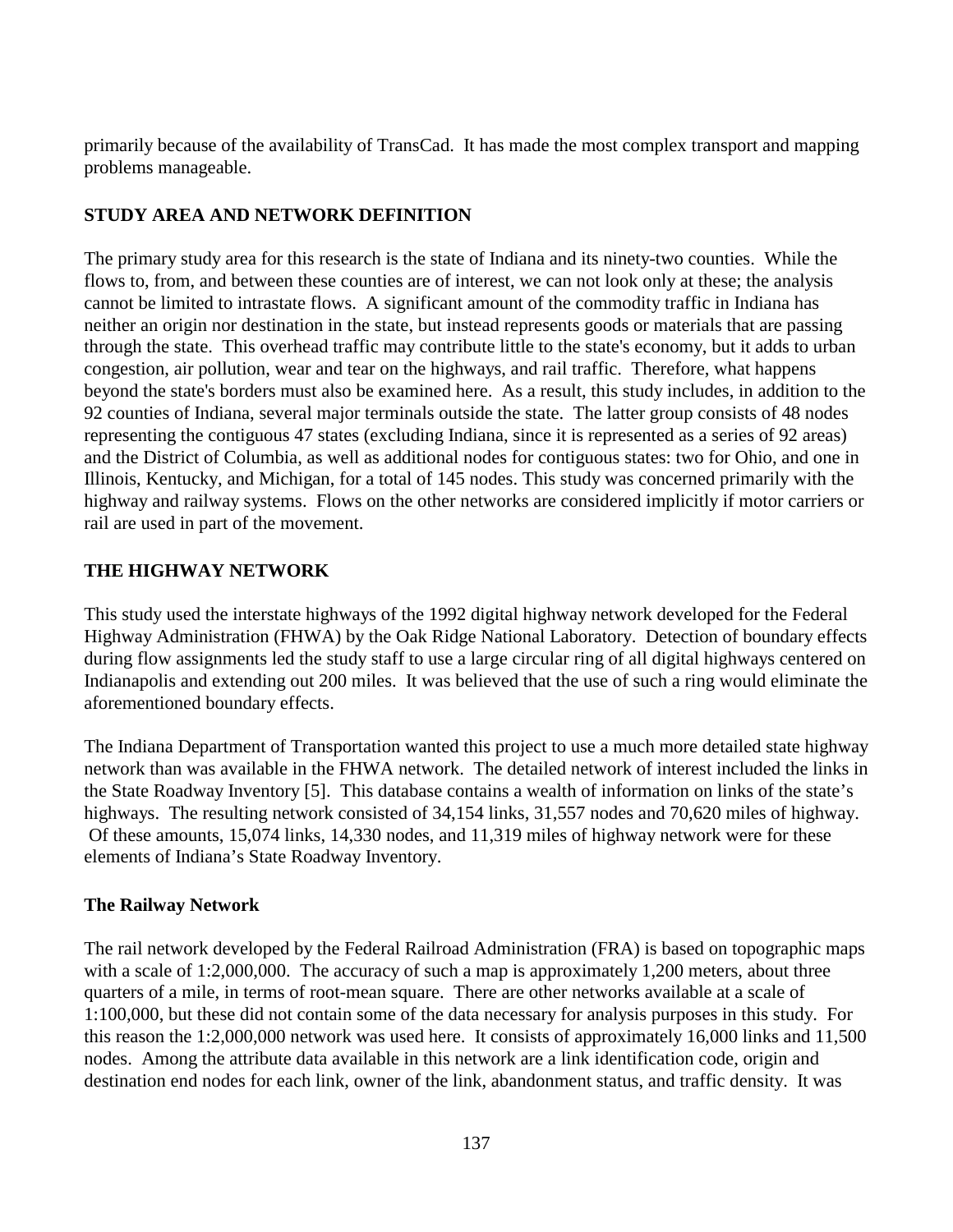this latter variable that was critical to later analysis.

# **COMMODITIES EXAMINED AND DATA SOURCES**

It is desirable to have the commodities in a flow study be as detailed as possible. There is a very good reason for this. If the commodity groups are too general it is possible to get nonsensical results during flow modeling. For this study, all two-digit categories of the Standard Transportation Commodity Code (STCC) were examined in terms of their significance to Indiana's economy. A set of 18 commodity groups was identified. An additional group of five commodities was included in what is called "STCC 50" here. These additional manufactured goods include commodities of little economic significance to Indiana (see Table 1).

Also examined here are the flows of mail by the U.S. Postal Service and overnight express mail operations of companies such as FedEx. In these cases the analysis is of movements not covered by the other analyses, e.g, the movement of manuscripts, contracts, magazines, and the like.

## **Data Sources**

The original design of this project anticipated using primarily models derived from the 1977 Census of Transportation to estimate the volume of goods produced or attracted by counties in Indiana and the states of the United States. This design was chosen because the most recent commodity flow data available was from that former census. There was no other census of such multimodal flow traffic available, although a commodity flow survey was underway at the time this project began. The data of that commodity survey was to become available in 1996, but this project was scheduled for completion much earlier than that. In effect, much of what is included here in the way of modeling was done on the 1977 data. This could not be redone with the 1993 data simply because much of this is not available even now. On the other hand all of the discussion of commodity flows into, through or within, and out of Indiana pertains to the 1993 data. In addition to using elements of the 1977 Census of Transportation [6], and portions of the 1993 Commodity Flow Survey [7], this study also made use of the various years of County Business Patterns [8] and the carload waybill sample on CD-ROM [9] in the modeling.

# **EXISTING FLOWS OF MANUFACTURED GOODS**

Based on the 1993 Commodity Flow Survey, Indiana originated commodity flows valued at \$178.7 billion. These flows weighed in excess of 285.8 million tons. The major commodities involved in these moves in terms of value were transportation equipment (19.2%), primary metal products (9.8%), food and kindred products (9.5%), electrical machinery (8.9%) and chemicals and allied products (6.4%). The major products in terms of weight were slightly different: petroleum and coal products (21.9%), non-metallic minerals (20.1%), farm products (14.0%), primary metal products (9.8%), stone, clay and glass products (7.7%), food and kindred products (7.4%), and chemicals and allied products (4.2%) (see Table 1).

#### **Destinations of Indiana Shipments**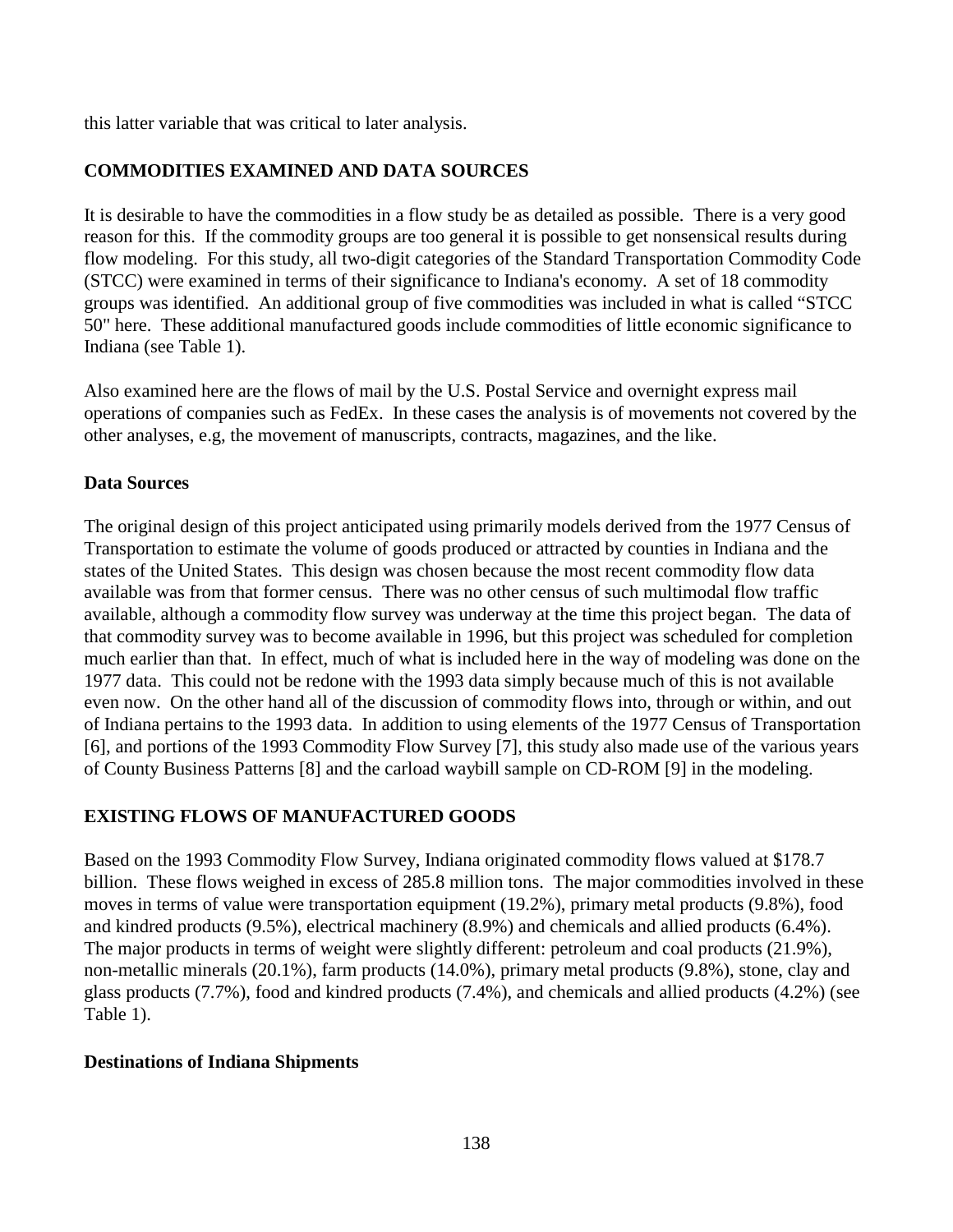Data are not published at this time on the destinations of Indiana's commodity shipments as such. Data are published on the destinations for "all shipments." For these data the major destinations in terms of value were Michigan, Illinois, Ohio, California, and Kentucky. The major destinations in terms of weight were Illinois, Michigan, Ohio, Kentucky, and Louisiana.

As one might expect, Indiana was the major destination of its own shipments in terms of value or weight. This is typical of most states.

## **Modal Choices**

Mode choices for all shipments originating in Indiana were primarily truck, 77.3% in terms of value, but it is considerably higher than that for some of the manufactured goods examined here. Parcel and express mail account for 7.1% (based on value) of the shipments and these are most likely all manufactured goods. Rail moved only 6.9% of the traffic based on value and 15.2% based on weight. Air freight (excluding parcels) and truck-air moves accounted for only 1.9% of the value and .05% of the weight moved. These numbers are not consistent with other national figures in part due to the nature of the data collected. The figures are based on traffic originating in Indiana. Traffic passing through Indiana (or the U.S.) or traffic originating outside the country are not included here.

A discussion of the 19 sets of commodities and their importance to the Indiana can be found in the final report. For many small communities in the United States the only regular motor carrier traffic is the arrival of a U.S. mail contract motor carrier. These communities may also see the occasional overnight express delivery truck. If the items being sent are economic goods in the sense of a manufactured product or a retail item, these were included implicitly in the 1993 Commodity Flow Survey as such a good shipped by parcel and delivered by any of the aforementioned services or the U.S. mail. There are some exceptions to this statement; these are printed matter. Books, magazines, newspapers, and the like were not included in the survey. U.S. mail flows were estimated at 25.7 pounds per capita and shipments by express mail carriers were estimated at 6.8 pounds per capita, both on an annual basis.

#### **Intermodal Traffic**

There is considerable interest today in traffic shipments that are intermodal. For Indiana as a whole intermodal transport is practically insignificant according to the 1993 flow survey. In terms of tonnage, intermodal traffic represented less than a quarter of one percent of the total. This is looking at truck-rail, truck-air, and truck-water moves. If we throw in private truck-for hire trucks as intermodal, the percentage climbs to just under 1.25. Intermodal traffic volume represents about 3.6% of the total traffic originated in the U.S.

If we look at the value of goods the numbers increase as one would expect. In this case intermodal traffic has 3.2% of the total shipment value in Indiana. For the nation this statistic is 4.7% of the total shipment value. Nearly half of these percentage totals come from intermodal truck-air transport.

#### **Summary**

The various commodity groups that are included in this study of traffic flows (excluding the mail flows)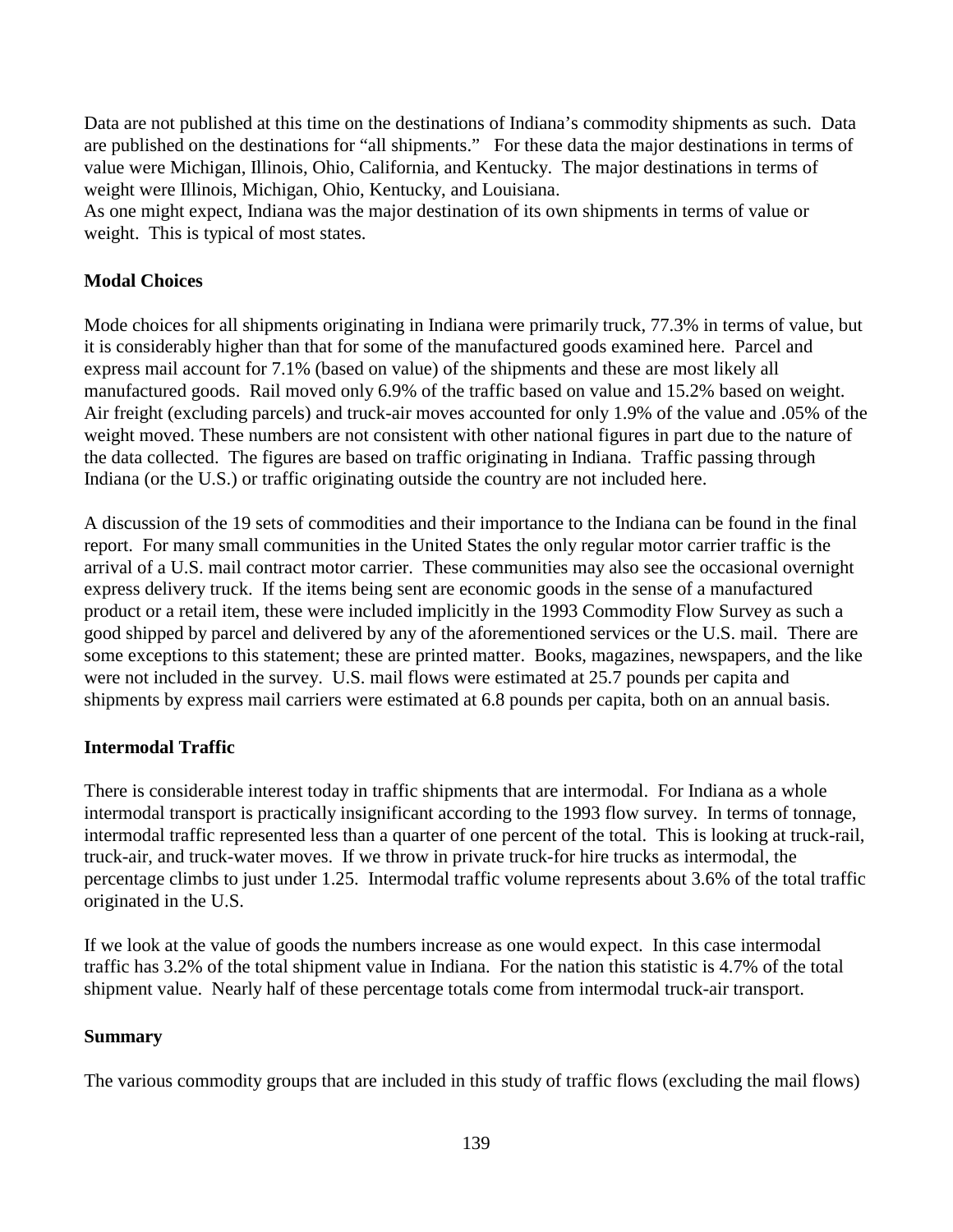represent 93.7% of the value of all products shipped from Indiana and 93.9% of the value of all products shipped in the United States according to the 1993 Commodity Flow Survey. In terms of weight the commodity groups represent 98.9% of the originating tons in Indiana and 96.0% of the originating tons nationally based on the same 1993 survey.

The 1993 Commodity Flow Survey is shipper based and (for obvious reasons) only shippers in the U.S. were surveyed. Therefore, we get exports from Indiana, but we get no imports since the shippers of these are in foreign countries. Some crude estimates were made to partially correct this problem.

There are other components of the traffic stream that are not examined here. One of these is household moving vans. Twenty percent of the population in the U.S. moves each year and many of these use established moving companies. Data on these companies were once compiled by the Interstate Commerce Commission; it is not clear that data are compiled on individual moves, but it may be possible to estimate this from the decennial census.

A second component of the commercial vehicle traffic stream not examined here is service transport. Armored trucks moving bank receipts, tow trucks moving disabled vehicles, carpet cleaner vehicles, commercial laundry vehicles, construction vehicles, plumbers, lawn care vehicles, and many more are included in this service transport sector. It is a sector that has all but been ignored by transport planners, yet these are the commercial vehicles that make urban area arterials significantly more congested than rural arterials. If such vehicle moves are addressed at all in urban transportation studies, they are frequently handled by a growth factor (e.g., ten percent additional vehicles to account for trucks) or as a component of traffic counts (e.g., ten percent of the flow is trucks). This data shortcoming is far beyond the scope of this study to correct. It should be addressed first at the national level by a group such as the Transportation Research Board, which could undertake an examination of common practices by state transport planning agencies.

These are relatively minor components for a study of interstate and inter-county commercial transport flows involving Indiana. One can feel confident that the major non-local commercial vehicle flows are included here.

# **MODELING THE FLOWS**

Let us now examine the methodologies used in estimating coal, non-metallic mineral, farm products, and manufacturing commodity flows for the state of Indiana. We will begin with an overview of the research design used here. This will be followed by specific discussions of the procedures used in the commodity production and attraction phases of the traffic generation analysis. The distribution of traffic, identifying the origins and destinations of commodity flow shipments, is discussed next. Once the origins and destinations of flows are known the next concern is estimating the modes taken by these flows; the method of splitting this distributed traffic between modes is discussed next. The final step in the analysis is to assign the traffic to the appropriate transport networks. In this case these are the highway and railroad networks discussed earlier in the paper.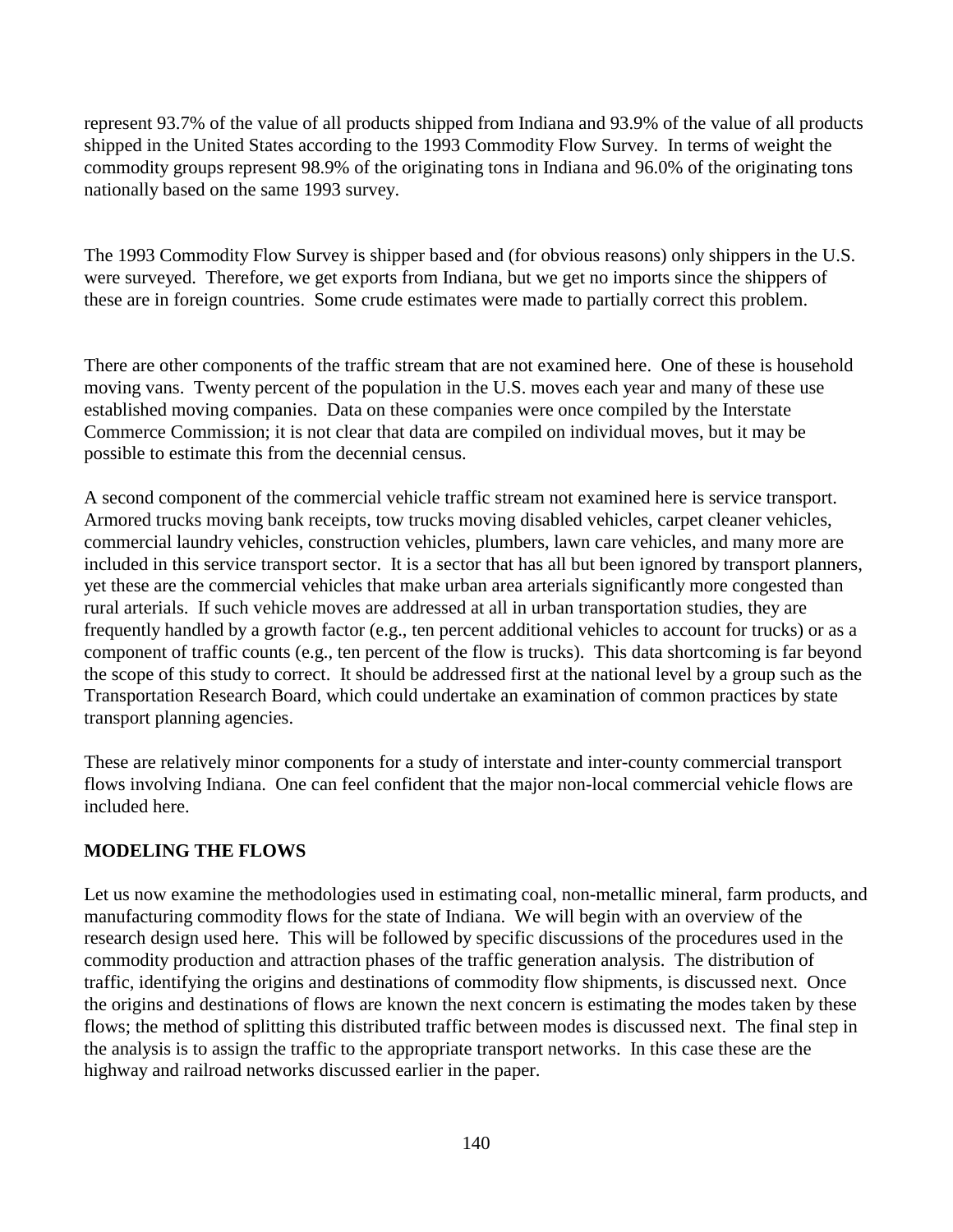## **Traffic Generation**

As part of this commodity flow study it was necessary to identify the traffic originating and terminating within geographic areas across the United States. The approach used here involved determining the functional relationships that exists between production and attraction of commodity traffic and key variables capable of statistically explaining these flow variables. It is well established that the total flow of a commodity from a given place is statistically related to the total amount of the commodity produced there. Similarly, total flows to an area are related to measures of local markets. The objective then is to model these productions and attractions. In order to model productions and attractions, it is necessary once again to work with the flows of 1977. The flows existing at that time are statistically explained by using the levels of related variables at that time. The models derived can then be used with the level of the explanatory variables for 1993 to yield 1993 commodity productions and attractions. This research utilized multiple regression analysis to develop traffic production and attraction models for each of the nineteen commodity groups examined here.

The quantity of a manufactured commodity exported from an area is a function of the level of production of that commodity within the area or its supply. Unfortunately, commodity production data are also not available. Nevertheless, it has been demonstrated repeatedly that an excellent indicator of a sector's production is employment in the sector. Therefore, a key variable in the traffic production models developed is employment in the sector of interest or related sectors. Some of the commodity may never leave the production area since it is consumed locally. To incorporate this tendency, use is made of a population variable to represent this consumer market in several cases.

Flows of manufactured commodities into an area or the attractiveness of an area is a function of the demand for the product. For most manufactured goods there are two markets: the personal consumer market and the industrial market. With regard to the personal market, it is not meant that the manufacturing firms deal directly with consumers; they will most often go through a retailer or wholesaler. Nevertheless, the magnitude of this market is best reflected by the level of local population. The industrial market is often more difficult to identify. As an example, consider a commodity group such as food and kindred products. This group includes all the processed foods consumed by individuals as well as all the ingredients used in preparing other foods. As a result the level of manufacturing in these further stages of manufacturing also represent a market. Once again, employment is used as an indicator of this industrial market.

Returning to the problem at hand, the 1977 production and attraction levels formed the basis for models of the same based on 1977 population estimates derived by the U.S. Census and employment data derived from the 1977 *County Business Patterns* [10]. Models of non-manufactured goods (coal, nonmetallic minerals, farm products, and waste) were not developed in the Phase 1. Models were developed for these sectors here using the 1993 CFS and census data.

The models derived along with an indicator of model accuracy appear as Table 2. While other variables important in explaining the levels of production and attraction will no doubt come to mind, there has been a conscious effort made here to keep the variable base limited and readily accessible. All of the models have used only variables on employment by sector, population, or some economic indicators. Forecasting the variables used into the future may be required and all of these have series available from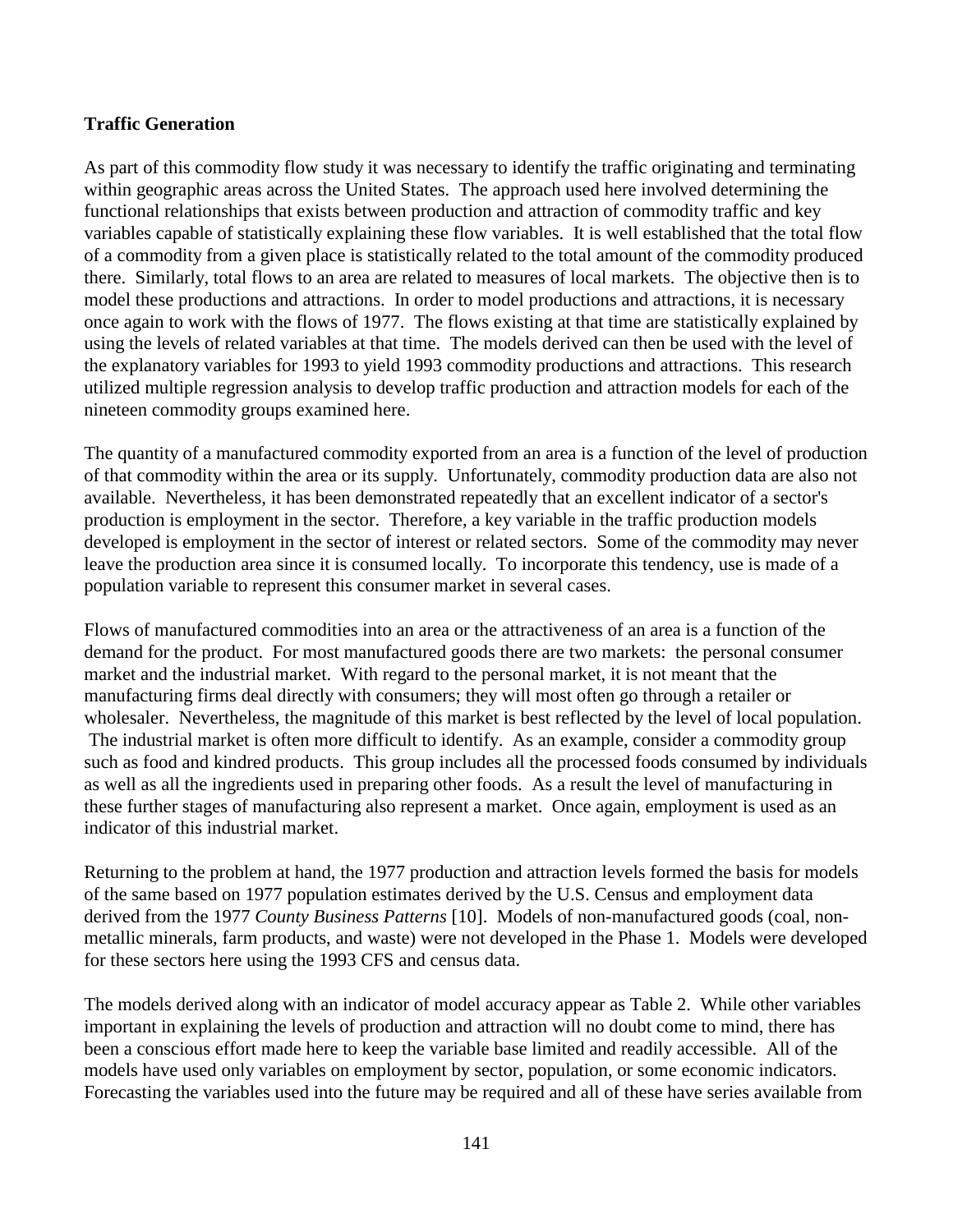the aforementioned *County Business Patterns*, from population forecasts, or from other government censuses. On a couple of occasions the variables used are a function of other variables estimated. For example, the level of lumber and wood product flows into an area is a function of the level of traffic production in that sector. Derivation of these models yielded a method of estimating traffic produced and attracted by sector for all states of the United States and counties of Indiana in 1993. Overall the models tend to be accurate based on the adjusted coefficients of determination presented.

The appearance of the 1993 commodity flow survey changed the need to use the models derived for estimating state level productions and attractions to some extent. No data were published on the activities at the county level and as a result the models were used to generate Indiana county level productions and attractions.

# **The 1993 Commodity Flow Survey**

As noted previously a commodity flow survey was undertaken in 1993. It was a survey of approximately 200,000 firms in the United States. It was not expected the data would be available for use in this study and this is part of the reason why the alternative methods noted above were developed. As the progress of the study slowed it became apparent that at least some of the data from the survey might be available before the project was over. The United States summary volume appeared in November of 1996 and some state volumes (including Indiana's) have also been published. In January of 1997 a CD-ROM was released by the Bureau of Transport Statistics of the U.S. Department of Transportation that gave among other things data on the amount of commodities produced (in a traffic generation sense) for the nearly all of the industrial sectors of interest here. After considering the quality of the data being released it was clear that the 1993 data being released was of a much higher quality than the 1977 Census of Transportation data. This was due in large part to the fact that the 1977 commodity flow data was based on a sample of 20,000 shippers and the 1993 data was based on a survey of 200,000 firms. The latter study is also much more aware of the statistical nature of the data collected, e.g., coefficients of variation are presented for most data and "unstable" data (usually based on small numbers in the sample) are not published. It seemed logical to use production and attraction data from the 1993 flows if this was at all possible.

Traffic originations were simple, but traffic attractions presented more of a problem. Recall that all of the state volumes had not been released. It is not clear that this would solve the problem or not. The problem quite simply is that there do not appear to be any figures given for total attractions by state and industry. There are tables on the CD-ROM that yield flows from an origin state to destination states by commodity and this might appear to yield a route to the data of interest, i.e., one could add the flows of each commodity of interest from all states to the destination state and get total attractions. This would be quite possible if all the data appeared on the CD-ROM, but interstate flows are often very scarce and the data are withheld for proprietary reasons. These same proprietary concerns would not enter into consideration if the data included the total traffic attracted by industrial sector. In other words the Bureau of Transport Statistics has the data and could do a special aggregation of the data for state modeling purposes.

There was not sufficient time to pursue negotiations for the release of attraction data by the Bureau of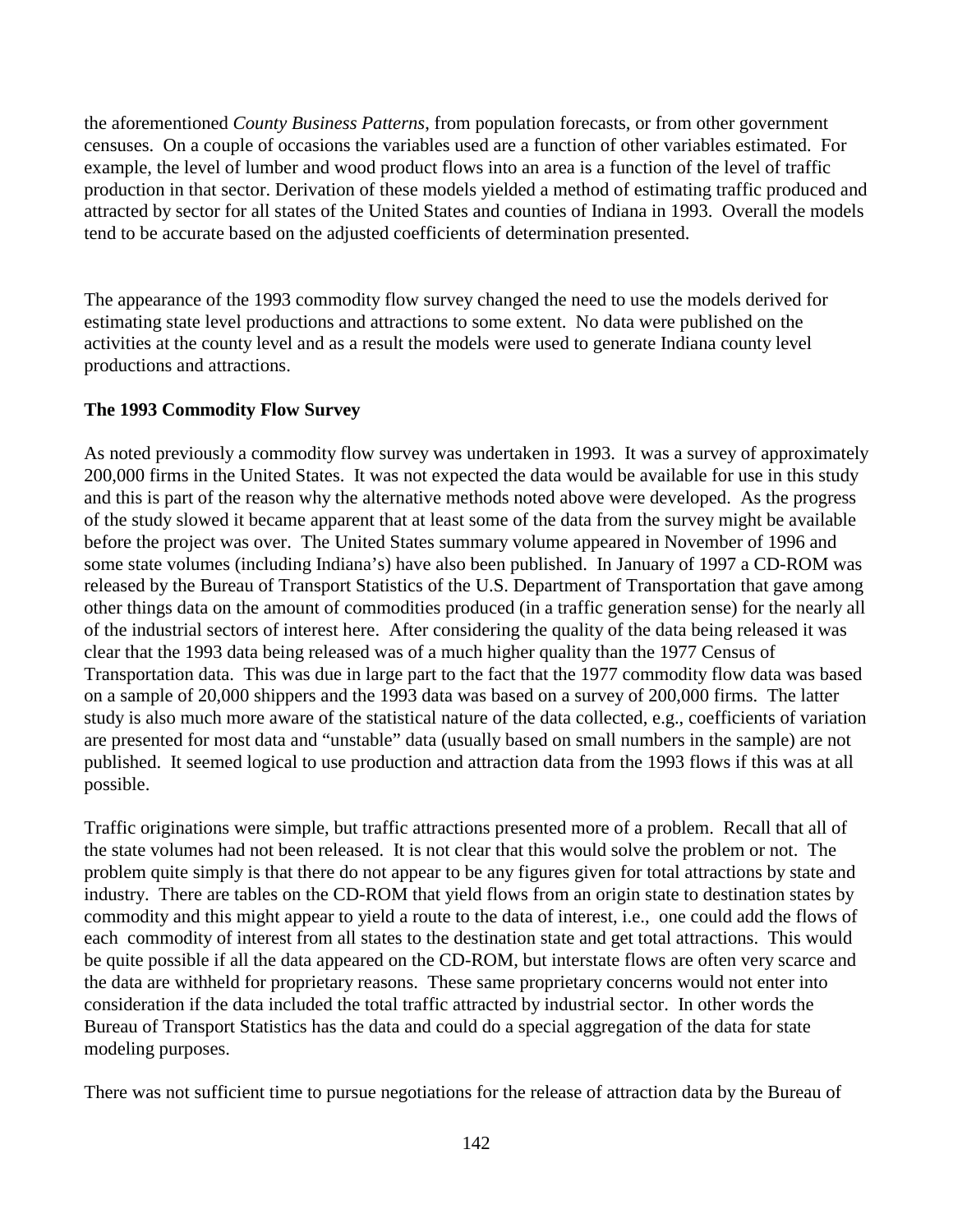Transport Statistics. Instead two pieces of aggregate information were used along with the regression models previously noted to estimate the traffic attracted to destinations. In the first case the models were run to estimate the "volume" that would be attracted to each state. The sum of these estimates by commodity was equated with the total attractions by commodity for the country; the latter total attractions is one of the pieces of aggregate information that kept the system in line with actual data.

The second piece of information was the total traffic attracted by commodity for the state of Indiana. This piece of data was used in the same manner as the other national data were used. In effect, the aforementioned models were run to estimate attractions for Indiana counties and the total attraction for the state became the flow limit for allocating commodity traffic to destination areas.

The result of these various operations can be summarized succinctly as follows: the total flows produced by the states are equal to the total flow produced by the nation; the total flows attracted by the states are equal to the total flow attracted by the nation; these same statements also apply to the counties of Indiana and the sum of their productions and attractions are equal to these values for the state. These controls enhance the accuracy of the methods used here.

# **Traffic Distribution**

The distribution of traffic in the Phase 1 report was accomplished by developing several statistical models for traffic generation, as described above, and using these models to identify the production and attraction vectors for input to a fully constrained gravity model. The latter model is also sometimes called an entropy model (see Wilson [10] and [11]). Such a model can, given productions and attractions and an average length of shipment, yield estimates of the flow between all origins and destinations. It does this in such a way that the estimated traffic volume from any origin is equal to the value inputted to the model, the estimated traffic volume to any destination is equal to the value inputted to the model, and, in general the average shipping distance of the estimated flows is equal to the value inputted to the model. In effect, the outcome is constrained to meet all of the initial input parameters of the problem. This tends to yield the most accurate results of any general flow model currently in use. One could alter the output of any model and get more accurate results.

But the basis for such alterations is not clear, nor is it usually defensible.

This model has the general form:

$$
S_{jk} = A_j B_k O_j D_k exp(-\beta c_{jk})
$$

where

 $S_{ik}$  = the amount of a given commodity shipped from origin area *j* to destination area k;

 $O_i$  = the amount of a given commodity available for shipment at origin *j*;

 $D_k$  = the amount of a given commodity demanded by destination *k*;

 $c_{ik}$  = a measure of the cost or impedance of moving from *j* to *k*.

In addition,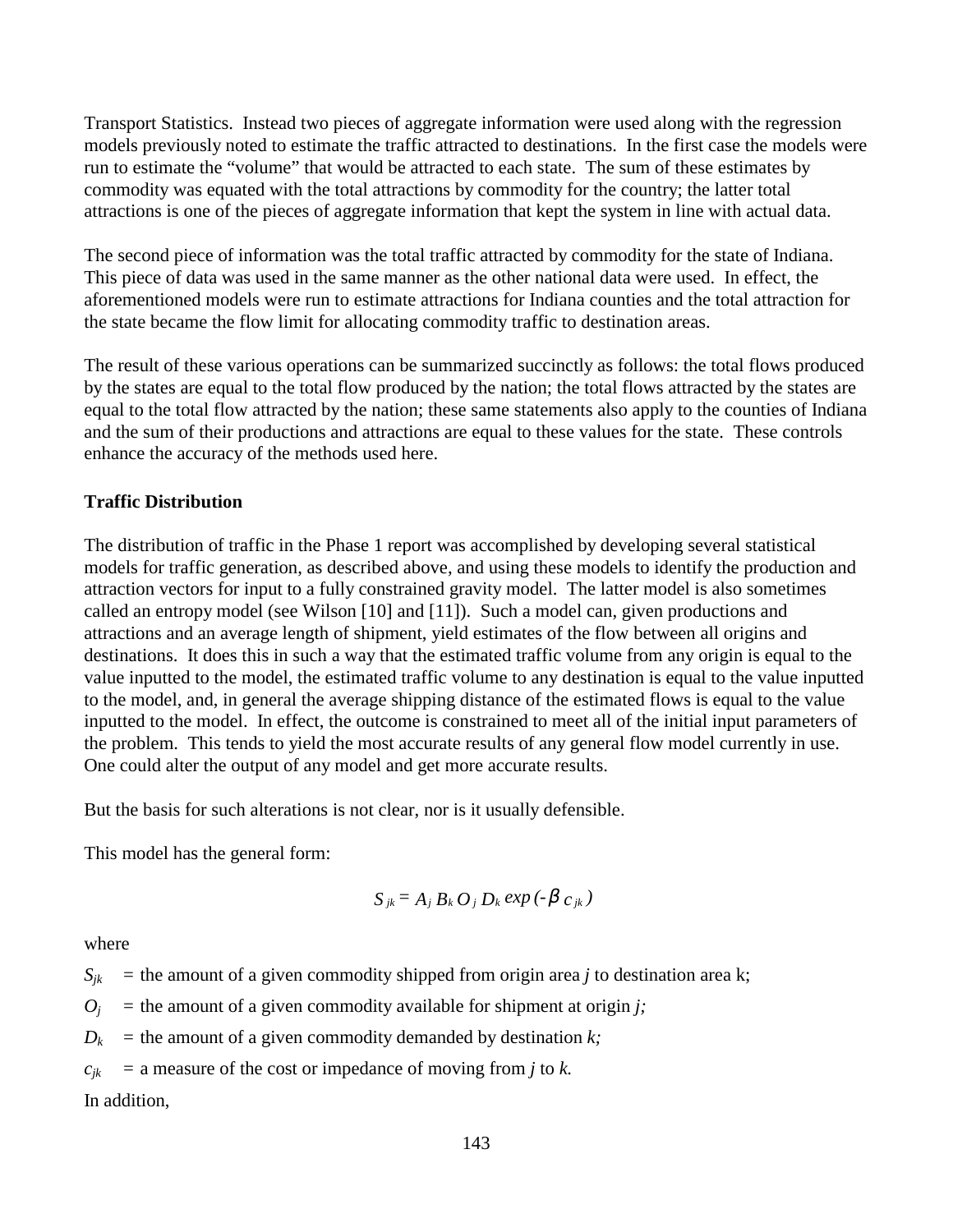$$
A_j = \left[ \sum B_k D_k \exp \left( -\beta c_{jk} \right) \right]^{-1}
$$

$$
B_k = \left[ \sum A_j O_j \exp \left( -\beta c_{jk} \right) \right]^{-1}
$$

and

The above formulation is rather straightforward. Some comments are in order on the impedance or cost of movement factor, *cj k* . This factor is defined here as the distance between a location *j* and a location *k.* Obviously other functions could be used, but this seemed as good as any [12]. The purpose of the impedance factor is to exercise a negative influence on interaction at increasing distances, other things being equal. Some researchers believe that this function should be actual road distance between places. If it were this would certainly complicate subsequent analysis which in part tries to identify the need for additional roads.

The model should be viewed as capable of replicating major shipping patterns in the area of interest; this is the United States and Indiana in the present instance. In effect, if certain aspects of the flow are known this model should yield what could be called the most probable set of flows given this information. This is sometimes called the most probable macro-state. This yields the major patterns of flow, which should be the major concern of the analysis.

The project also used actual data for Indiana to refine the modeled estimates for the counties of the state, i.e., the sum of the county estimates for each category was set equal to the state total. As a result the following statements can be made with regard to commodity flows examined in this study:

- 1. Total flows from all states as used by the gravity model are equal to actual traffic productions by manufacturing category for those states.
- 2. Total flows from Indiana and total flows to Indiana, by commodity, as generated by the model are equal to the actual flows as given in the commodity census.
- 3. The sum of the total flows as generated by the states for productions and attractions are equal to national totals for these.

The primary item being modeled here is tonnage of commodities shipped between origins and destinations in the United States for the year of 1993. As a result these flows are annual tonnages. In order to have something to compare average daily traffic with, it was necessary to reduce the flows to a daily basis. An examination of the *Highway Capacity Manual* [13] revealed that truck traffic generation was approximately equal from Monday through Friday, but on the week end the truck traffic generation rate appears to be about 44%. Adding five days and two days at .44 each yields 5.88 days per week or 306 days per year of trucking. Therefore, dividing the total annual flow by 306 yields a good estimate of commodity truck trips per weekday. Multiplying this weekday rate by .44 gives a reasonable estimate of the traffic on a Saturday or Sunday.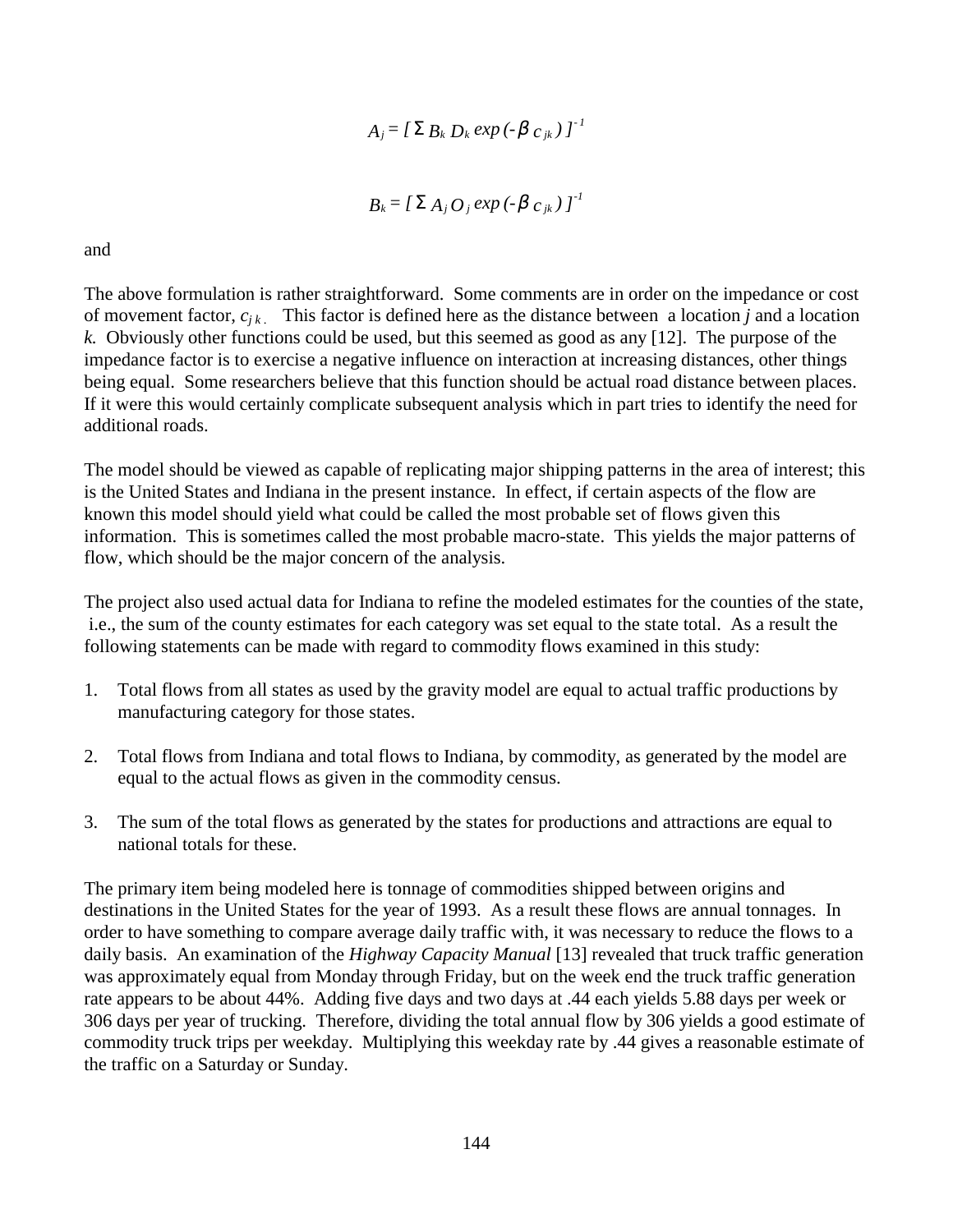# **Modal Split**

Once traffic is distributed between origins and destinations there remains a question of the modes selected for the movement of that traffic. The modal split computer model written for this purpose (NEWMODE) utilized 1993 data for nine single modes and eight multiple mode categories. While additional detail is always desirable it sometimes creates problems as well. The primary areas of interest in this document are highway and rail traffic. It would simplify the project if only truck and rail were given, but this would ignore several modal combinations that seemed to be rather common, e.g., truck and rail or truck and air. So that this traffic would not be lost all seventeen categories examined here has a set of distances (less than 50 miles, 50 to 99 miles, 100 to 249 miles, 250 to 499 miles, 500 to 749 miles, 750 to 999 miles, 1000 to 1499, 1500 to 1999, and 2000 or more miles) and for each distance group there are seventeen modal categories, plus some summary classes such as highway, or rail.

# **Commodity Density**

To obtain density factors the tonnages of the 19 commodities coming into Indiana, and leaving Indiana by rail according to the expanded Waybill Sample were aggregated by commodity and rail carloads. Division of the former by the latter yields tons, by commodity, per carload, or commodity density. As one might expect these density factors differ based on whether they are in inbound or outbound and this may reflect the commodity's stage in the manufacturing process. A weighted average of these inbound and outbound density factors was calculated for rail cars and these appear as Table 3.

The density factors for motor carrier traffic assume that a rail car can handle 100 tons and a truck can carry 40 tons or 80,000 pounds, or 40% of the same product. In other words it was assumed that the motor carriers could handle 40% of the density factor of a rail car by commodity, and this is the source of the motor carrier density factor in the table. One could argue that some states permit vehicles with weights in excess of 80,000 pounds, but there is also a considerable amount of highway traffic moving in vehicles smaller than this. As a result, assuming all motor carriers are 40 ton vehicles seems a reasonable standard for use here.

Mail arriving in your local community usually arrives by a contact mail carrier operating a tractor-trailer or semi. Included in the trailer are bags of mail that can weigh no more than 70 pounds. Most are filled to this limit. A typical trailer can hold an estimated 450 bags or 31,500 pounds of mail. This translates into 15.75 tons per motor carrier.

Some counties may receive considerably more trucks than estimated here. That does not mean that our estimates are off. We were looking only at non-commercial mail (letters, manuscripts, photographs from your children or parents, contracts and the like). Other mail that may include commercial materials, e.g., a shirt from a mail order house, or some fresh fruit from a popular West Coast mail order firm, are included as parcel moves in the commodity flows examined elsewhere in this report.

# **Traffic Assignment**

Methods of assigning traffic to a network are numerous. The simplest of these methods is referred to as "all or nothing" assignment. In this procedure the methodology assigns traffic moving between some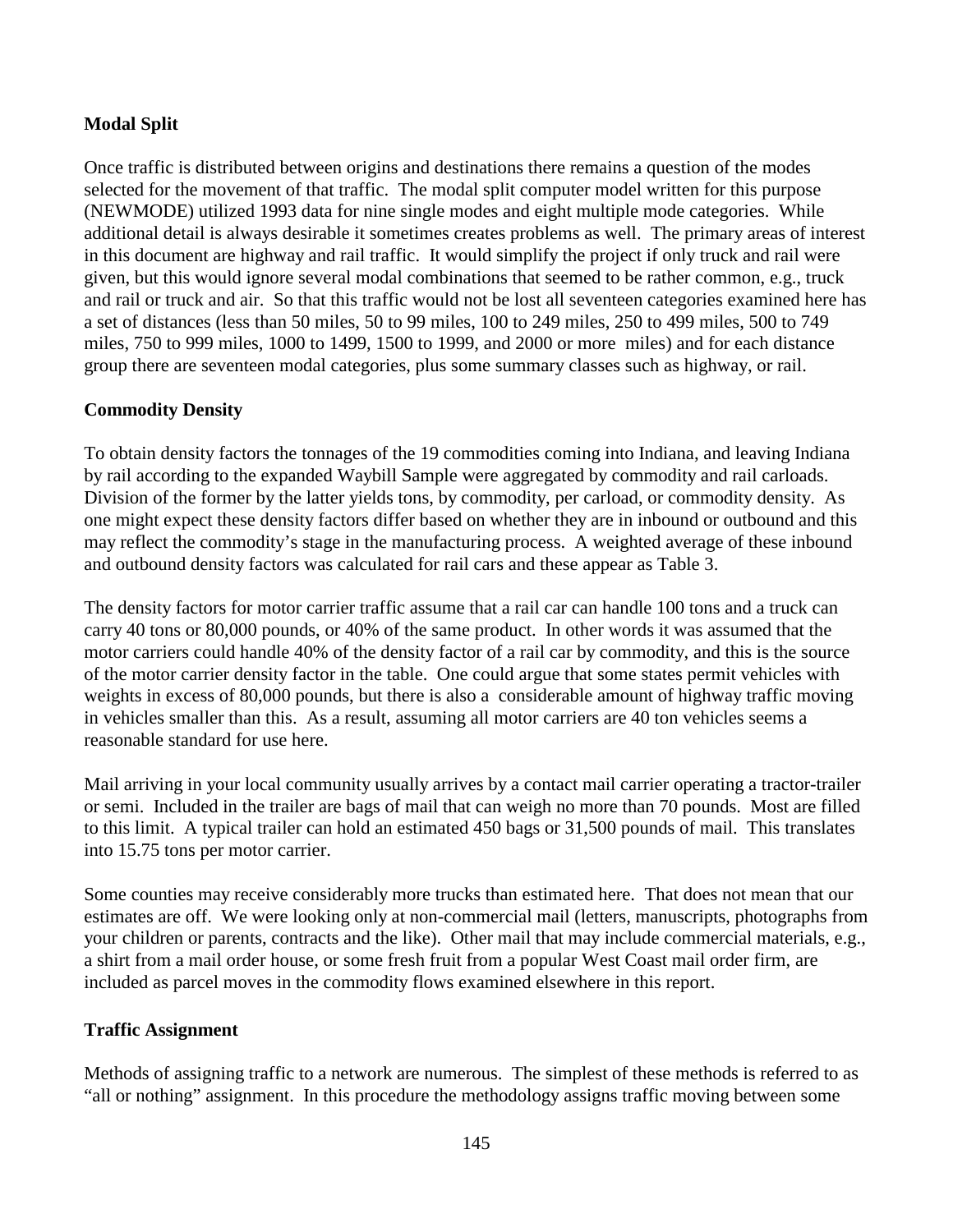area *j* and some area *k* to the shortest path (route) between this origin and destination. All possible pairs of origins and destinations have their traffic assigned in exactly the same manner. There is no consideration given to the capacity of links in the paths selected or whether travel time on the links will be affected by congestion.

"All or nothing" traffic assignment has more than a few critics against its use in urban transportation planning, however the focus here is on regional or statewide transportation planning and most of the criticisms seem inappropriate in the regional context. For example, nearly everyone in Indianapolis that found they suddenly had to drive to Chicago would take Interstate 65 simply because of the shortest travel time of this route. In an urban context there might be some question about your route in getting to this interstate highway, and probably other assignment procedures would be appropriate for this portion of the trip. This does not matter in the present study because the flows being examined are inter-county and interstate trips.

# **The Highway Network and Cost of Movement**

Traffic assignment techniques requires the construction of a network over which movement can take place. This network connects all origins to all destinations and includes the "cost" of movement over the links and in some cases the capacity of the links to hold traffic. Cost may be a misleading term because the measure used is rarely in dollars and cents. Instead studies over the years have used distance, travel time, or traffic flow functions related to distance or travel time. This project used travel time as its initial measure of travel cost. For large scale studies over an area the size of the United States travel time is rarely known. Instead it is approximated by the following:

> Install Equation Editor and doubleclick here to view equation.

Here the length is in miles and the speed is in miles per hour. This results in travel time being measured in hours or parts of hours.

One final point on the network is that whenever the cost of travel, or the way in which it is being measured, changes, or whenever the links in the network change for some reason, it is necessary to generate a new network for assignment purposes since the network expects to move flows between centroids, the network nodes must be consistent with the defined network. **Target Flows**

The flows used by the traffic assignment procedures were the flows for all goods examined in this study. In other words, it included shipping the total highway tonnage of all 15 manufacturing groups and the four resource based commodities and two types of mail included in this study. This represented the sum of the 21 gravity model distributions by O-D pair. The reason for evaluating the traffic assignment routine using total flow was that this was the only variable that came close to existing data on actual flows. Existing traffic count data are actually expanded numbers of commercial vehicles per day on Indiana's highways over the period from 1991 to 1994. This became the target to which the traffic assignment had to demonstrate a relationship.

It goes without saying that commercial vehicle count data is not the best measure of manufactured or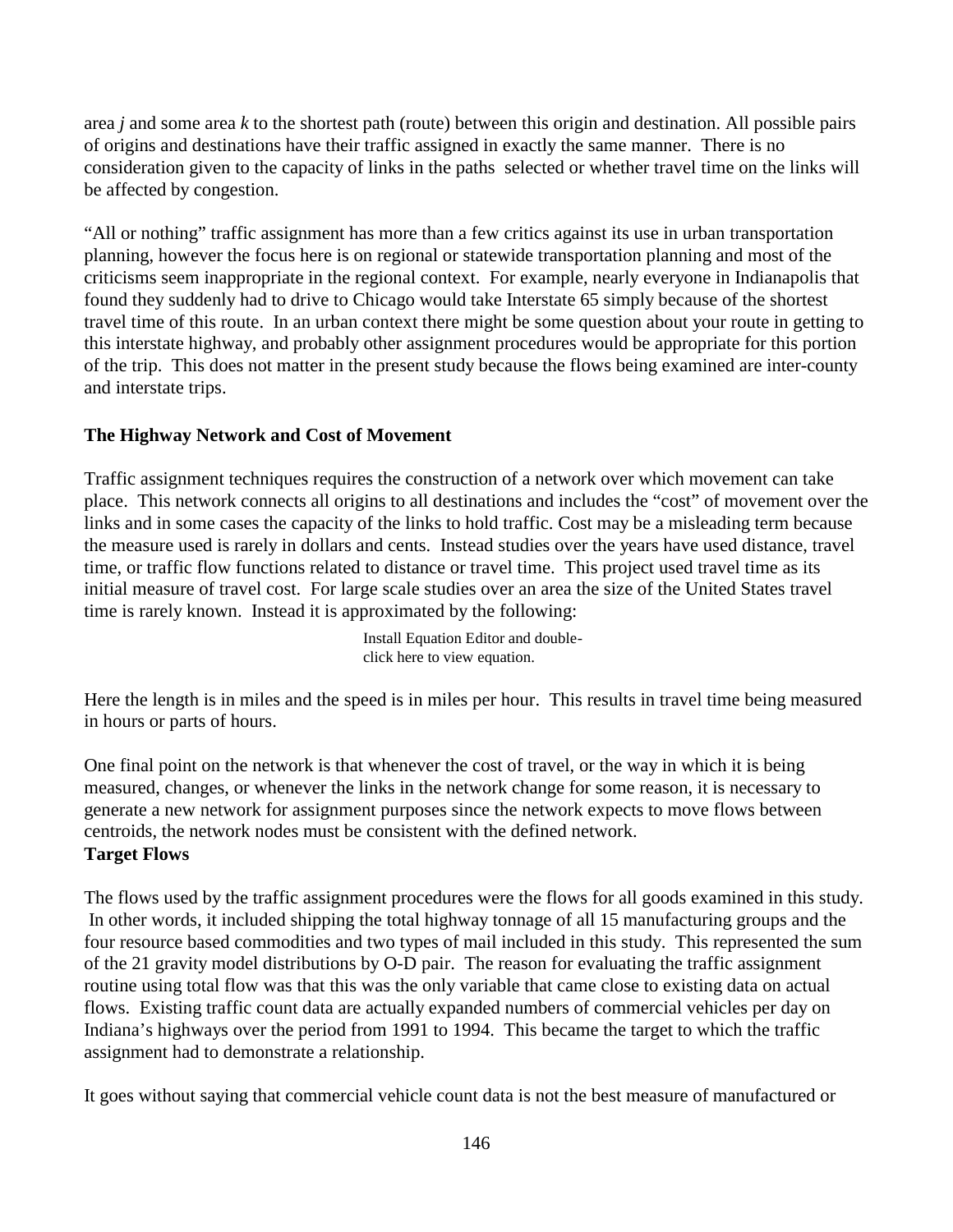primary commodity traffic on the highways. After all commercial traffic includes the movement of delivery and large service vehicles, as well as empty trucks. We have not examined the empty tractor trailer combinations here. The major implication of this is that the target flows were larger than the flows to be assigned. In addition, this study looked at inter-county flows, not intra-county flows, and as a result the target flows were generally larger within an origin or destination county.

#### **The Highway Assignments**

Initial applications of the 'all or nothing' traffic assignment routine to the travel time network resulted in too many vehicles being assigned to the Interstate links and virtually nothing being assigned to other links. This was not that surprising, but it clearly required some adjustments be made.

#### **Redefining Highway Travel Cost**

|       |       |           | To handle some of the other problems a new                                                                 |
|-------|-------|-----------|------------------------------------------------------------------------------------------------------------|
|       |       |           | mathematical function was defined for speed. It was:                                                       |
|       |       |           | New Speed = Old Speed + $(2 \times \sqrt{(65 - Old SpeedThis}$ results in the following changes in speeds: |
|       |       | Old speed | New Speed                                                                                                  |
|       |       | 65.00     | 65.00                                                                                                      |
|       |       | 60.00     | 64.47                                                                                                      |
| 55.00 | 61.32 |           |                                                                                                            |
| 50.00 | 57.75 |           |                                                                                                            |
| 45.00 | 53.94 |           |                                                                                                            |
| 40.00 | 50.00 |           |                                                                                                            |
| 35.00 | 45.95 |           |                                                                                                            |
|       |       |           |                                                                                                            |

#### *Travel time= Length/NewSpeed*

and travel time was redefined as

This new travel time function had the effect of making 55 or 60 mph routes that were slightly shorter than an Interstate link competitive with the latter. Therefore in cases where loading points were near two highways matching the above situation, traffic would be assigned in part to each route. A new travel time network was created and this was used in another run of the 'all or nothing' traffic assignment routine.

#### **Assignment Results**

This adjusted travel time network resulted in a more reasonable allocation of traffic across the highways of Indiana suggesting that perhaps individuals do not see a great deal of difference between these higher speeds, which is exactly what the new traffic function implies.

Evaluation of traffic assignment results is not an easy matter. A researcher's first impulse is to simply undertake a correlation and regression analysis of the statistical relationship between the assigned flows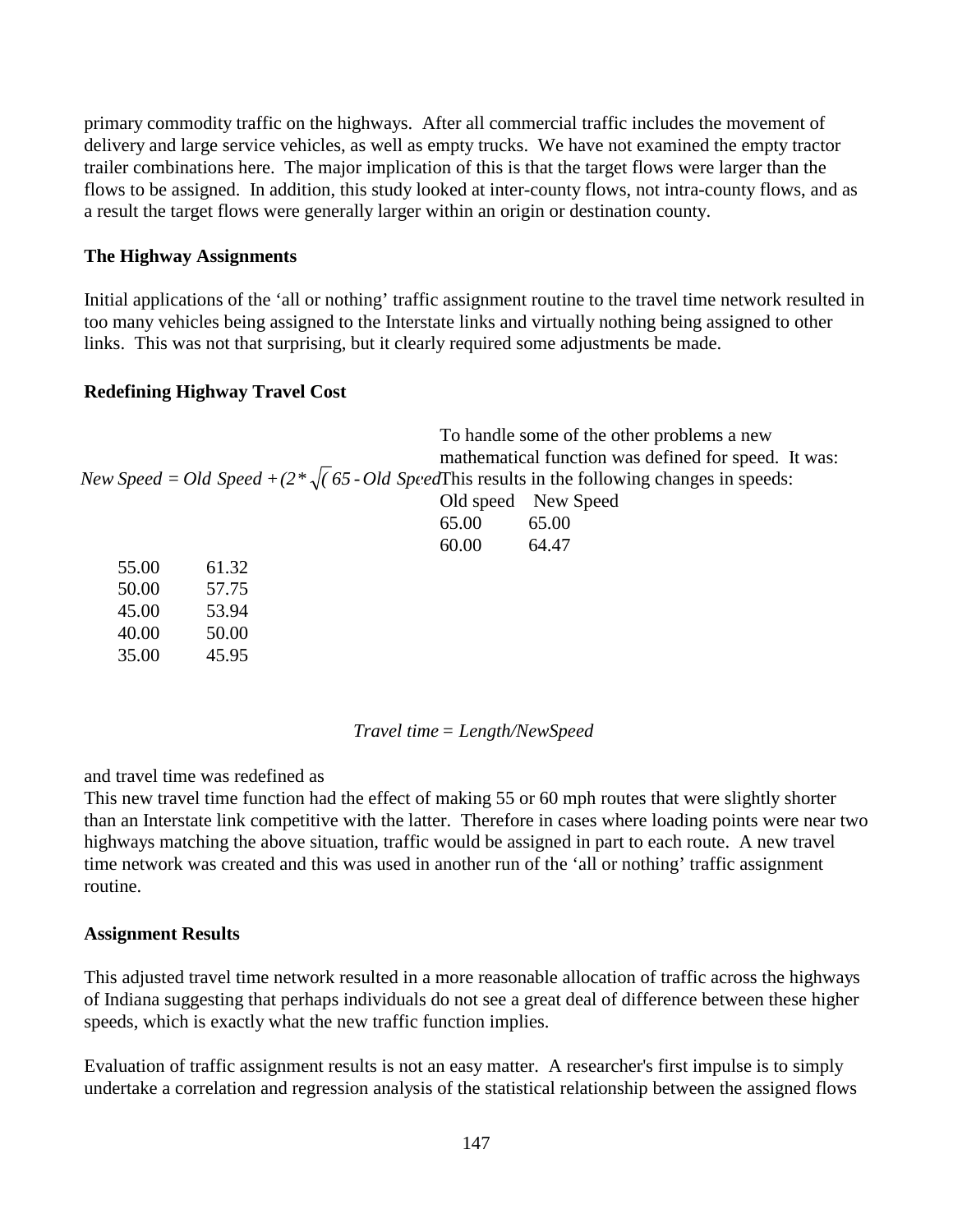and the target flows from the total commercial vehicle road counts. In general this is not done in transportation planning studies at the scale of this study. Instead planners look at the distribution of trips and retain the assignment if it is "close" to the observed distribution. Nevertheless, a statistical analysis was undertaken here.

A sample of 40 locations in rural areas of the state, but including all types of highways, was drawn. The overall model "explains" about 48% of the variation in total commercial traffic using the flows assigned here to the 40 rural locations. This is a very significant result. Nevertheless, a higher level of explained variation would have been desirable for the overall relationship examined here.

A further evaluation of the traffic assignments was undertaken using the assignments of all goods (not just manufactured goods) to the Indiana highway network. The overall relationship dropped slightly yielding an adjusted coefficient of determination of .435. This gives an F statistic of 31.07, which is significant at the .001 level.

## **The Railway Network and the Cost of Movement**

Although highway traffic assignment is controlled by travel time and the user's desire to minimize this, or a cost version of the travel time, railway operations are not so preoccupied with this. It is certainly true that railroads want to move from origin to destination quickly, but speed is usually measured in days for railroads as compared to hours for highways. However, the problem is actually more complex than this.

Although there is some desire on the part of rail carriers to minimize the length of haul, they have a tendency to use mainline trackage even though secondary lines may be more direct. The question was how to represent this tendency with the rail data available for the digital network. Track condition plays a part in such decisions, but this is a very dynamic variable that would change more frequently than the database available. It seemed a new measure of spatial separation was necessary. The new measure of spatial separation would still incorporate an attempt to minimize shipping distance, but it would also pick those routes that the railroads tend to use. Short line or regional railroads that originate or terminate traffic are not important in this methodology, since the origin and destination of shipments must be reached. In other words these moves can be replicated by any methodology regardless of the cost attached to it simply because the end nodes of these moves are used as input to the methods.

The measure finally adopted had the form

$$
I = (L (1/(D+1)))
$$

where

 $I =$  the index of spatial separation;

 $L =$  the length of the line segment of the network; and,

 $D =$  the traffic density of the line in millions of gross ton-miles per year.

This measure diminishes the length of line segments by dividing the segment by its traffic density, i.e., by gross ton-miles per year. Typical traffic density values vary from 0 to about six million gross ton-miles per mile of line. When used on lines with high traffic density these routes "become shorter" and are always selected. Lines of low traffic density, do not become "longer" since their traffic density always has a unit value added to it. Lines of 0 traffic density would become lines of 0 length, if it were not for this correction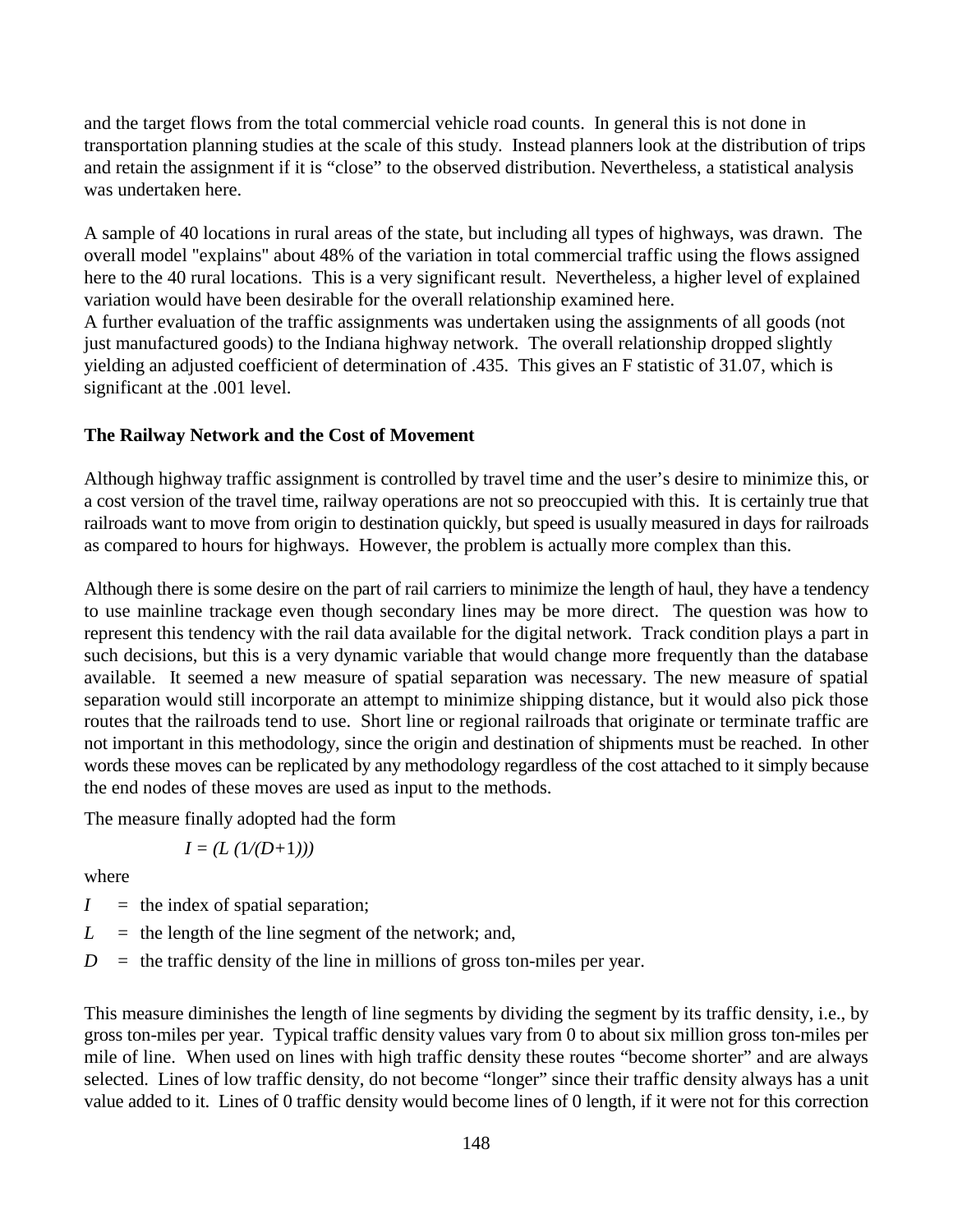factor.

# **Target Flows**

In the railway case there are no target values that are route segment specific. Data that are made available in the public use carload waybill sample are too gross to be used for this purpose. Very detailed information that would allow comparisons are available in a complicated fashion for flows involving the movement to, from, or through the state of Indiana, but translating compiled data into this format is difficult. As a result one must visually examine the flows to see if they are consistent with expectations.

# **Flows Assigned**

The commodities assigned to the rail network are a product of this project and programs developed by it. More specifically, the traffic assigned is the product of NEWMODE, the computer program that splits commodity specific traffic between modes based on the length of haul. The basis for these splits is data published for the United States in the 1993 Commodity Flow Survey. In the case of some manufactured goods this is a very small amount of traffic since railroads during the latter part of the 20th century have loss significant market share for many manufactured goods to motor carriers. The total rail flows assigned are consistent with expectations.

# **Sources of Errors in the Assignments**

It is reasonable to offer some explanation for the errors observed in the assignment process, but in order to do this it is also necessary to examine possible sources of error throughout the planning and analysis effort undertaken here. Some of these reasons have been stated previously, but they are restated here simply as a catalog of items that should be considered in future applications.

- 1. The network used in this study is an abbreviated representation of the state highway network. In other words there are places in Indiana where a substantial amount of travel occurs on local or county roads.
- 2. A second network related problem resulted in some highways of the state simply ending at the state border.
- 3. Still another source of error related to the network is the placement of external nodes
- 4. A related point is that beyond the circular highway network that surrounds Indiana all of the highways are part of the Interstate Highway System.
- 5. The models used for Indiana traffic generation are not perfect, and this could also result in some error in the estimates of production and attraction.
- 6. Manufactured goods shipped to the U.S. from a foreign country are missing in the data used here, to some extent.
- 7. The distribution modeling did not perfectly replicate the average shipping distance. The major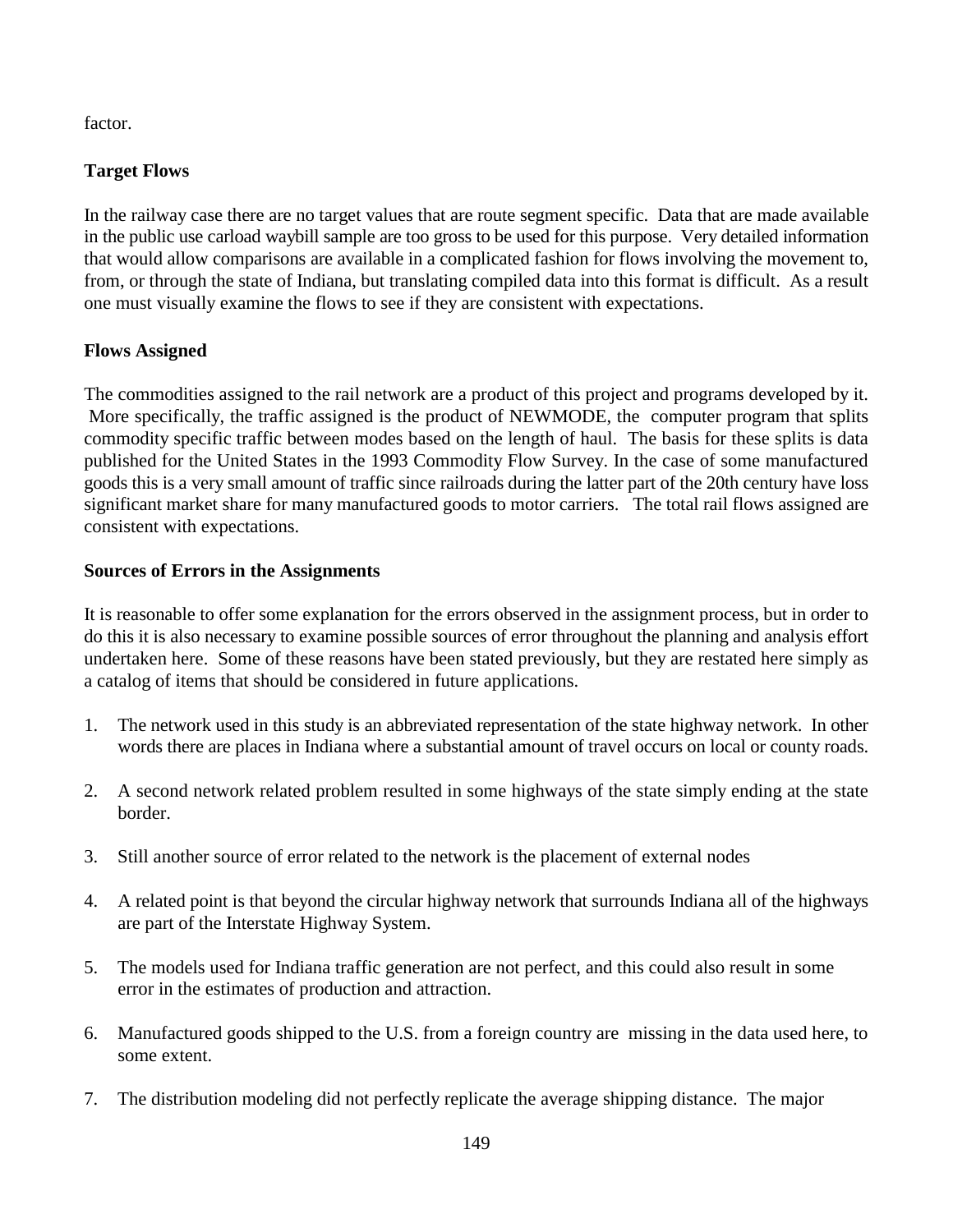reason for this is the average shipping distances between states in the western U.S. It is not possible to constrain flows if distances between places are very large, relative to observed averages. Nevertheless, this does not appear to be a major source of error here.

The use of "all or nothing" assignment procedures is probably the best choice for a study of this type. However, it does seem that highway traffic flows at the scale examined here are in need of a new traffic assignment method. This method would look at the three or four best (e.g., lowest cost) routes that could be taken between an origin and a destination and assign probabilities to these. Trucks would be assigned in a Monte Carlo fashion with assignments proportional to their probabilities. For example, truckers passing through Chicago en route to Pittsburgh may consider Interstates 80, 65-70, or even U.S. 30. The proposed method would consider all of these as possible choices. This would overcome some of the shortcomings of the single least cost route of "all or nothing" assignments being selected all the time.

| <b>STCC Code</b> | Value (millions) | Tons (thousands) | <b>Commodity Group</b>               |  |
|------------------|------------------|------------------|--------------------------------------|--|
| 01               | \$<br>5,794      | 39,902           | <b>Farm Products</b>                 |  |
| 11               | 281              | 10,759           | Coal                                 |  |
| 14               | 463              | 57,341           | Non-metallic Minerals                |  |
| 20               | 16,958           | 21,039           | Food and Kindred Products            |  |
| 22               | 275              | 93               | <b>Basic Textiles</b>                |  |
| 23               | 7,795            | 553              | Apparel                              |  |
| 24               | 3,235            | 4,131            | Lumber and Woods Products            |  |
| 25               | 3,120            | 734              | <b>Furniture and Fixtures</b>        |  |
| 26               | 3,194            | 2,814            | <b>Pulp and Paper Products</b>       |  |
| 28               | 11,474           | 11,957           | <b>Chemicals and Allied Products</b> |  |
| 29               | 9,008            | 62,500           | Petroleum and Coal Products          |  |
| 32               | 2,748            | 21,972           | Stone, Clay and Glass Products       |  |
| 33               | 17,485           | 27,881           | <b>Primary Metal Products</b>        |  |
| 34               | 10,363           | 4,572            | <b>Fabricated Metal Products</b>     |  |
| 35               | 9,504            | 1,023            | Machinery, except Electrical         |  |

## **TABLE 1 Value and Tonnage of Major Commodity Groups Originating in Indiana**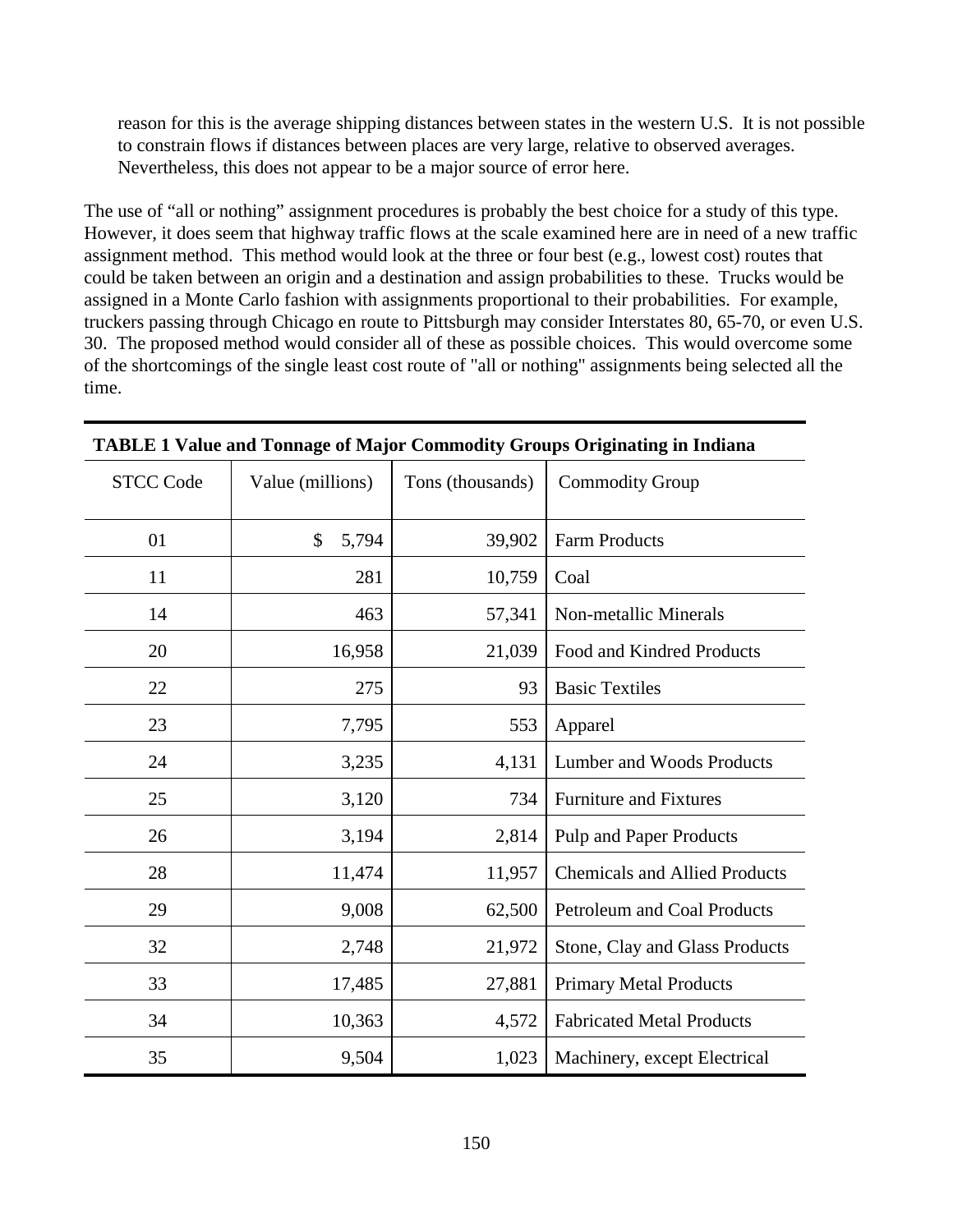| 36    | 15,914 |       | 1,909   Electrical Machinery      |
|-------|--------|-------|-----------------------------------|
| 37    | 34,401 | 6,731 | <b>Transportation Equipment</b>   |
| 40    | 703    |       | 4,474   Waste and Scrap Material  |
| $50*$ | 14,811 |       | 2,421 Other Manufactured Products |

\* Category 50 here includes STCC 21 (Tobacco Products), STCC 27 (Printed Matter), STCC 30 (Rubber and Miscellaneous Plastic Products), STCC 31 (Leather and Leather Products), STCC 38 (Instruments, including Medical and Photographic, as well as Watches and Clocks), and STCC 39 (Miscellaneous Products of Manufacturing). However, no data are included here for STCC 27 due to sampling and definitional problems regarding shipments in the *1993 Commodity Flow Survey*.

| TADLE 2 MOUCIS OF FFOUNCHON AND AUTACHON |                                          |                |  |  |  |
|------------------------------------------|------------------------------------------|----------------|--|--|--|
| Model<br>Number                          | Model                                    | Adjusted $R^2$ |  |  |  |
| (1)                                      | $PROD01 = 1445 - 523 AGSER + 0.048 CASH$ | .562           |  |  |  |
| (2)                                      | $ATTR01 = .819 PROD01$                   | .660           |  |  |  |
| (3)                                      | $PROD11 = 7.6 COAL$                      | .650           |  |  |  |
| (4)                                      | $ATTR11 = 3.1 COAL + 5.3 MIN$            | .657           |  |  |  |
| (5)                                      | $PROD14 = .078$ MAN                      | .658           |  |  |  |
| (6)                                      | $ATTR14 = .997 PROD14$                   | .977           |  |  |  |
| (7)                                      | $PROD20 = .282 FOOD$                     | .940           |  |  |  |
| (8)                                      | $ATTR20 = .832 POP + .162 FOOD$          | .965           |  |  |  |
| (9)                                      | $PROD22 = .016$ TEX                      | .931           |  |  |  |
| (10)                                     | $ATTR22 = .003 APP + .0001 ALL$          | .743           |  |  |  |
| (11)                                     | $PROD23 = .004$ APP                      | .919           |  |  |  |
| (12)                                     | $ATTR23 = .002 APP + .011 POP$           | .926           |  |  |  |
| (13)                                     | $PROD24 = .668$ LUM                      | .808           |  |  |  |
| (14)                                     | $ATTR24 = .728 PROD24$                   | .805           |  |  |  |
| (15)                                     | $PROD25 = .017$ FURN                     | .906           |  |  |  |

# **TABLE 2 Models of Production and Attraction**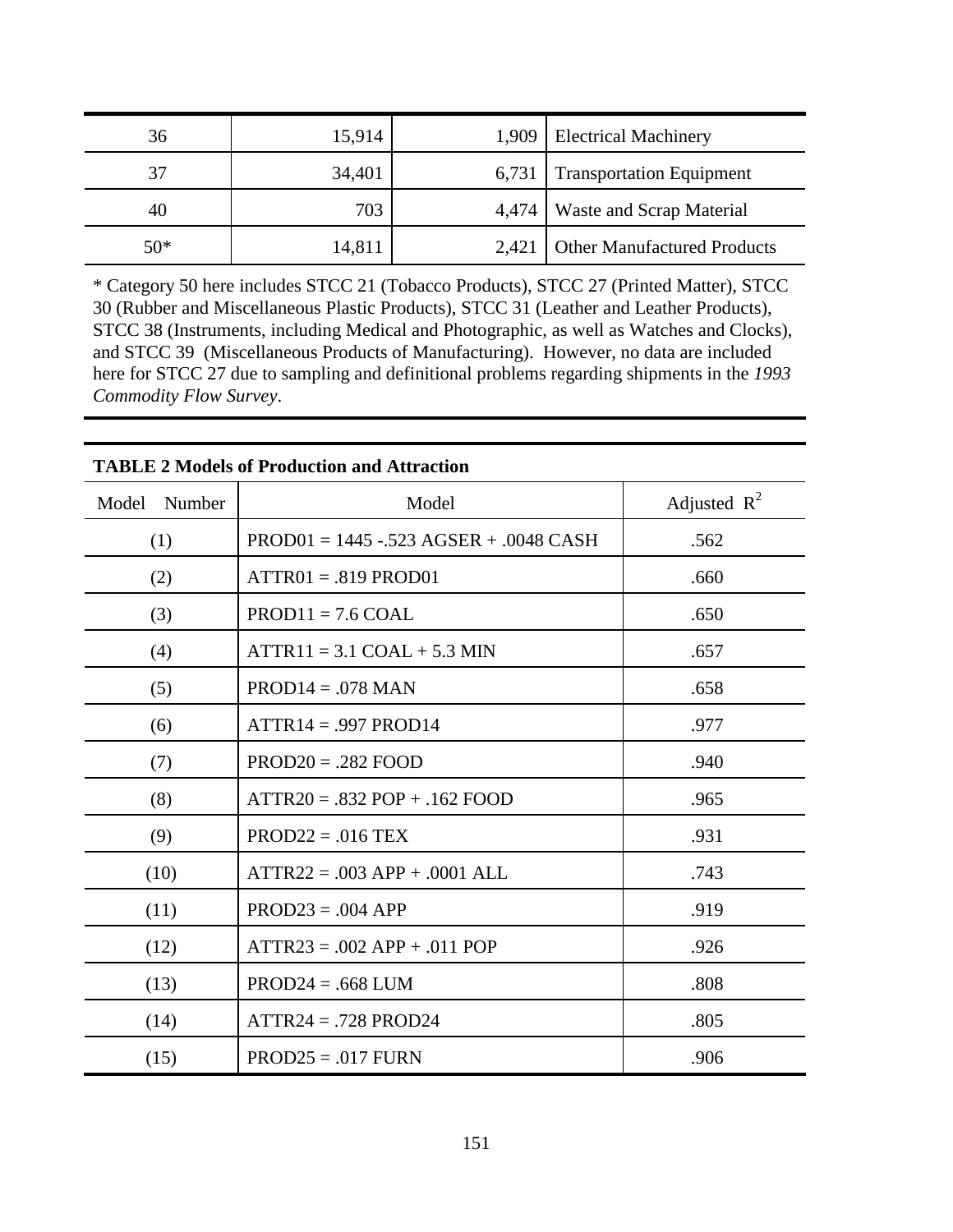| (16) | $ATTR25 = .033 POP + .002 FURN$                                   | .960 |
|------|-------------------------------------------------------------------|------|
| (17) | $PROD26 = .103$ PULP + .056 LUM                                   | .886 |
| (18) | $ATTR26 = .085$ PULP + .259 POP                                   | .953 |
| (19) | $PROD28 = .150$ CHEM $+ 1.164$ PET                                | .758 |
| (20) | $ATTR28 = .077 \text{CHEM} + .455 \text{ PET} + .683 \text{ POP}$ | .851 |
| (21) | $PROD29 = 6.857$ PET                                              | .945 |
| (22) | $ATTR29 = 4.007 PET + 1.881 POP$                                  | .938 |
| (23) | $PROD32 = 2.882 POP$                                              | .851 |
| (24) | $ATTR32 = 2.914 POP$                                              | .871 |
| (25) | $PROD33 = .085 MET$                                               | .982 |
| (26) | $ATTR33 = .093 MET + .061 FAB$                                    | .923 |
| (27) | $PROD34 = .013 MET + .034 FAB$                                    | .927 |
| (28) | $ATTR34 = .035 FAB$                                               | .861 |
| (29) | $PROD35 = .013$ MAC                                               | .883 |
| (30) | $ATTR35 = .010$ MAC                                               | .878 |
| (31) | $PROD36 = .004 MET + .004 FAB + .003 ELEC$                        | .826 |
| (32) | $ATTR36 = .005$ FAB $+ .034$ POP                                  | .915 |
| (33) | $PROD37 = .040$ TRAN                                              | .753 |
| (34) | $ATTR37 = .027$ TRAN                                              | .837 |
| (35) | $PROD40 = .00048 POP$                                             | .704 |
| (36) | $ATTR40 = .0067$ MAN                                              | .791 |
| (37) | $PROD50 = 1.097$ ATTR50                                           | .858 |
| (38) | $ATTR50 = .245 POP$                                               | .857 |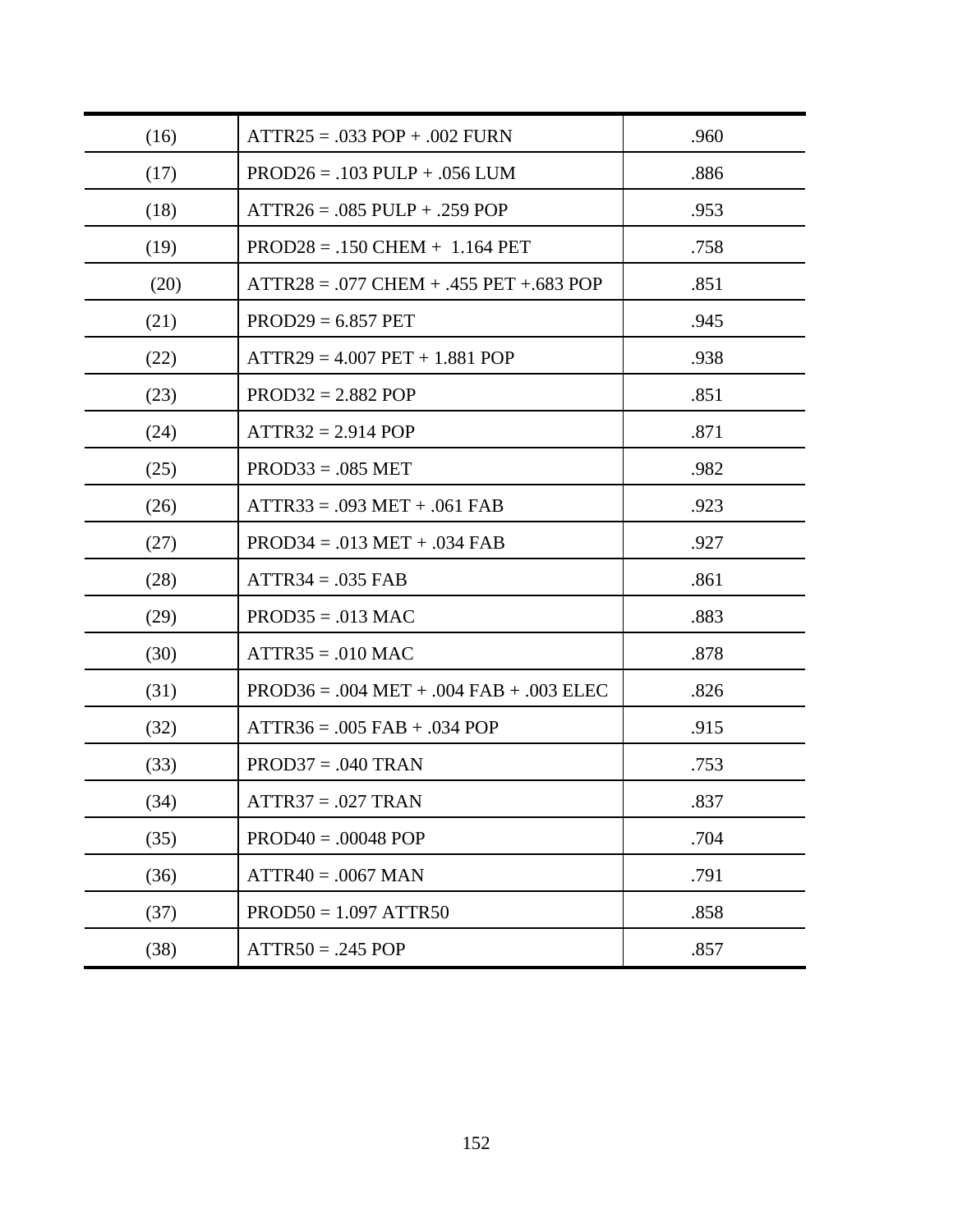Notes: Most of the explanatory variables above are employment in specific STCC (SIC) industrial classes according to County Business Patterns. Exceptions are the PROD and ATTR variables which represent tons of product shipped or received by STCC, e.g., PROD01 is the tons of farm products shipped and ATTR01 is the tons of farm products received. Other variables are defined as follows:  $AGSER =$  employment in SIC 07;  $ALL =$  total employment; APP = employment in SIC 23; CASH = gross cash receipts (in  $$1,000s$ ) from farming; CHEM = employment in SIC 28; COAL = employment in SIC 11; ELEC = employment in SIC 36; FAB = employment in SIC 34; FOOD = employment in SIC 20;  $FURN = employment$  in SIC 25; LUM = employment in SIC 24; MAC = employment in SIC 35; MAN = total employment in Manufacturing, SIC 2 and SIC 3; MET = employment in SIC 33; MIN = employment in SIC 14;  $PET =$  employment in SIC 29;  $POP =$  total population; PULP = employment in SIC 26; TEX = employment in SIC 22; TRAN = employment in SIC 37.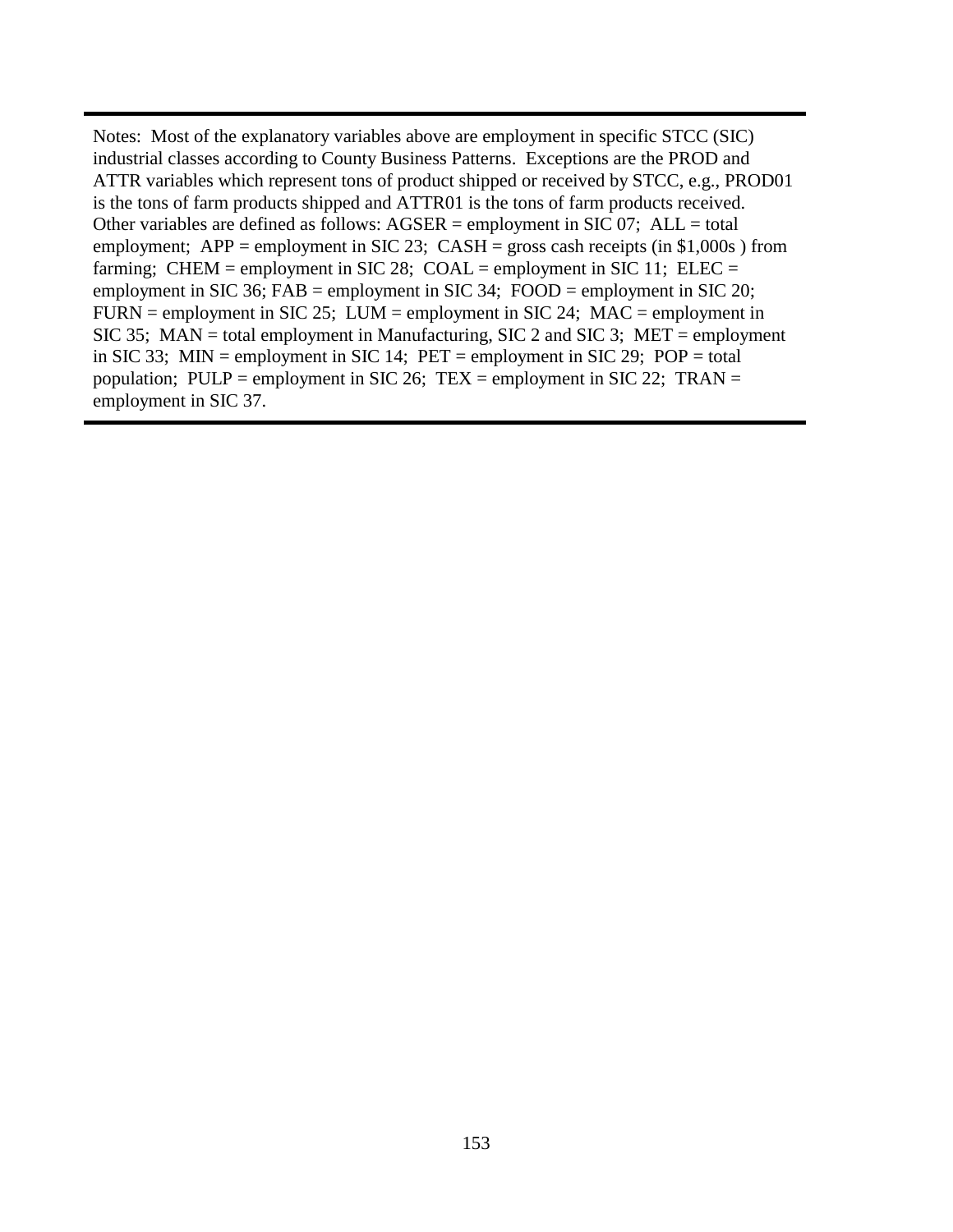| <b>TABLE 3 Traffic Density Factors for Rail Cars and Motor Carriers by Commodity</b> |                        |                        |                                 |                                  |  |
|--------------------------------------------------------------------------------------|------------------------|------------------------|---------------------------------|----------------------------------|--|
| Commodity<br><b>STCC</b>                                                             | Import rail<br>traffic | Export rail<br>traffic | Weighted rail<br>density (tons) | Weighted truck<br>density (tons) |  |
| 01                                                                                   | 94.90                  | 96.20                  | 96.13                           | 38.44                            |  |
| 11                                                                                   | 100.60                 | 99.10                  | 100.42                          | 40.17                            |  |
| 14                                                                                   | 97.10                  | 97.40                  | 97.20                           | 38.88                            |  |
| 20                                                                                   | 77.35                  | 80.36                  | 79.52                           | 31.81                            |  |
| 22                                                                                   | 25.00                  | 15.00                  | 18.33                           | 7.33                             |  |
| 23                                                                                   |                        |                        | $*10.00$                        | $*4.00$                          |  |
| 24                                                                                   | 73.88                  | 55.50                  | 72.27                           | 28.91                            |  |
| 25                                                                                   |                        | 15.00                  | 15.00                           | 6.00                             |  |
| 26                                                                                   | 64.82                  | 50.64                  | 62.10                           | 24.84                            |  |
| 28                                                                                   | 85.11                  | 90.11                  | 87.58                           | 35.03                            |  |
| 29                                                                                   | 63.20                  | 77.16                  | 65.90                           | 26.36                            |  |
| 32                                                                                   | 86.70                  | 77.10                  | 81.15                           | 32.46                            |  |
| 33                                                                                   | 87.48                  | 85.21                  | 85.82                           | 34.33                            |  |
| 34                                                                                   | 28.40                  | 16.16                  | 19.76                           | 7.90                             |  |
| 35                                                                                   | 68.75                  | 21.70                  | 28.42                           | 11.37                            |  |
| 36                                                                                   | 18.80                  | 16.25                  | 16.69                           | 6.68                             |  |
| 37                                                                                   | 19.93                  | 23.40                  | 22.50                           | 9.00                             |  |
| 40                                                                                   | 75.40                  | 82.60                  | 78.47                           | 31.39                            |  |
| $** 50$                                                                              | 92.85                  | 14.88                  | 86.56                           | 34.62                            |  |

**TABLE 3 Traffic Density Factors for Rail Cars and Motor Carriers by Commodity**

\* Estimated values

\*\* There is no STCC 50. It is used here to represent STCC 21, 27, 30, 31, 38 and 39.